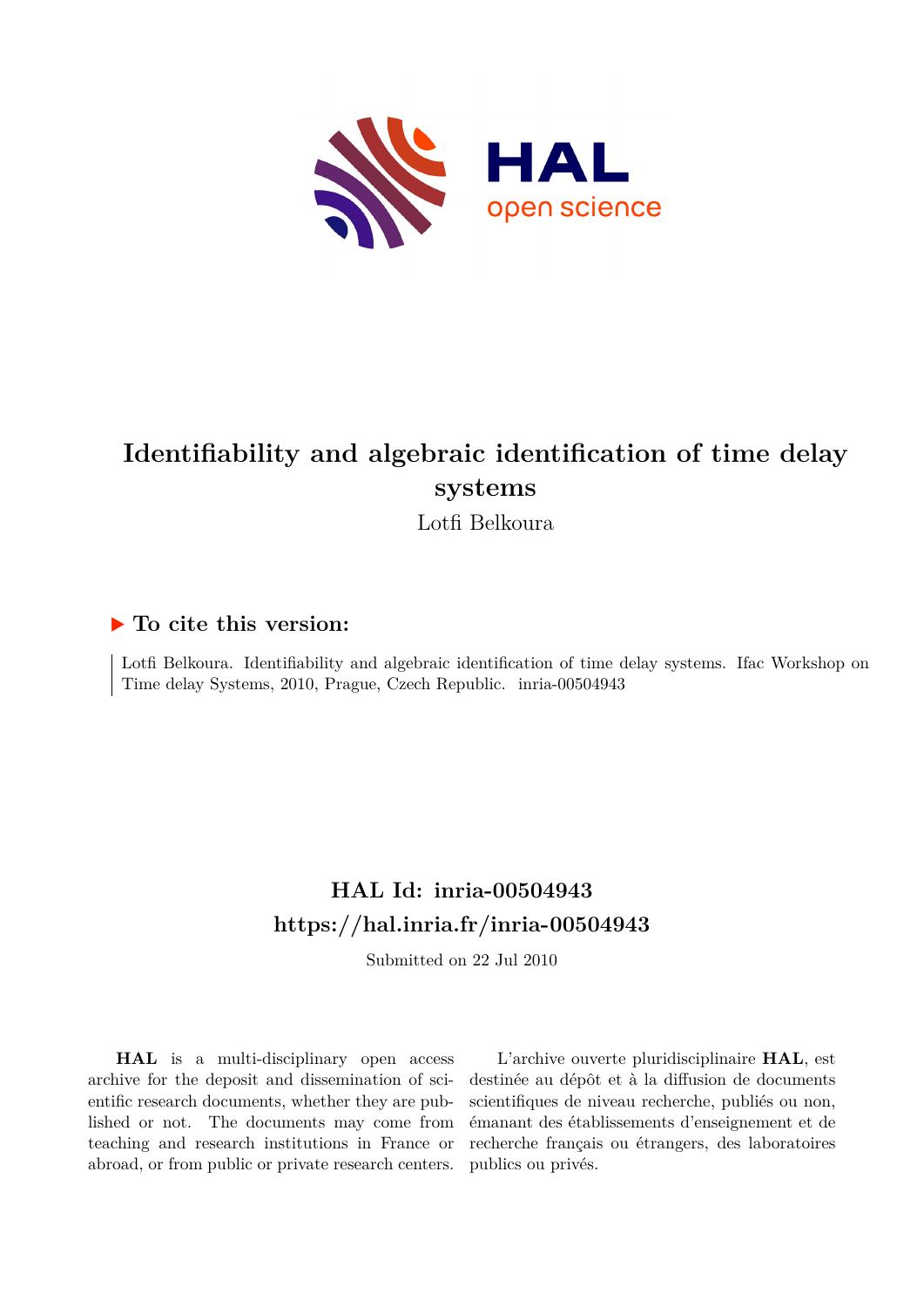## Identifiability and algebraic identification of time delay systems  $\star$

#### Lotfi Belkoura

LAGIS(FRE 3303 CNRS) & Alien Project (INRIA LNE), Universite Lille Nord de France

Abstract: Identifiability and algebraic identification of time delay systems are investigated in this paper. Identifiability results are first presented for linear delay systems described by convolution equations. On-line algorithms are next proposed for both parameters and delay estimation. Based on a distributional technique, these algorithms enable an algebraic and simultaneous estimation by solving a generalized eigenvalue problem. Simulation studies with noisy data and experimental results show the performance of the proposed approach.

Keywords: Time delay system, Identifiability, Identification.

#### 1. INTRODUCTION

The real time delay identification is one of the most crucial open problems in the field of delay systems (see, e.g., Richard [2003]), and several on line estimation methods have been suggested in the literature for the identification of delay. While the most popular technique of Pade approximation is limited by the range of validity of the approximation, most of the other approaches (see, e.g., Gomez et al. [2007], Drakunov et al. [2006] for adaptive techniques or Ren et al. [2005] for a modified least squares technique) generally suffer from poor speed performance. Recent developments in Belkoura et al. [2009] have considered the on line identification of delay systems with particular (structured) inputs, and this paper extends the identification problem to more general input-output trajectories.

In an identification problem, and prior to the design off efficient estimation algorithms, the question arises as to in which sense an input/output description of the process, if any, is unique. An identifiability analysis is then required to ensure uniqueness off the proposed description. This aspect is also addressed in this paper for linear systems, where identifiability conditions, which can be formulated in terms of controllability of time delay systems, are presented for a general class of systems with discrete and distributed delays.

In the proposed continuous time framework, the timedelay is not restricted to be a multiple of some sampling interval, and exact and non asymptotic formulations are obtained for both parameters and delay estimations. Although the parameter estimation technique is still inspired from the fast identification techniques that were proposed Fliess M. [2003] for linear, delay free and finite-dimensional models, this paper considers a distributional approach in

which the cancellation techniques are reduced to simple multiplication by appropriate functions.

The paper is organized as follows. Section 2 presents sufficient identifiability conditions for time delay systems, and Section 3 presents the estimation methods for parameters and delay identification in case of structured entries. The unstructured case, where the cancellation method can not be applied is considered in Section 4. In this section, the problem of initial conditions that allows experiments to start from an arbitrary starting point is also addressed. Most of our developments are illustrated on a first or second order processes, although extension to higher order systems is generally straightforward. The following subsection presents the general framework and specific tools that are required in the subsequent developments.

#### The distribution Framework

Throughout this paper, functions will be considered through the distributions they define, i.e. as continuous linear functionals on the space  $\mathcal D$  of  $C^{\infty}$ -functions having compact support in  $[0, \infty)$ . This framework allows the definition of the Dirac distribution  $u = \delta$  and its derivative  $u = \dot{\delta}$  as  $\langle u, \varphi \rangle = \varphi(0)$  and  $\langle u, \varphi \rangle = -\dot{\varphi}(0), \varphi \in \mathcal{D}$  respectively. More generally, every distribution is indefinitely differentiable, and if  $u$  is a continuous function except at a point a, its distributional derivative writes:

$$
u^{(1)} = \frac{du}{dt} + \sigma_a \delta_a.
$$
 (1)

where  $\delta_a := \delta(t-a)$ ,  $\sigma_a := u(t_a+) - u(t_a-)$ , and  $\frac{du}{dt}$  stands for the distribution stemming from the usual derivative (function) of u defined almost everywhere. Note that with  $a = 0$ , this result, and its extension to higher order derivation, is nothing but the analog part of the familiar Laplace transform  $\mathcal{L}(\dot{y}) = sy(s) - y_0$ .

We proceed this introductory section with some wellknown definitions and results from the convolution products, and as usual, denote  $\mathcal{D}'_+$  the space of distributions

<sup>⋆</sup> This work was supported by Ministry of Higher Education and Research, Nord-Pas de Calais Regional Council and FEDER through the 'Contrat de Projets Etat Region' (CPER) 2007-2013.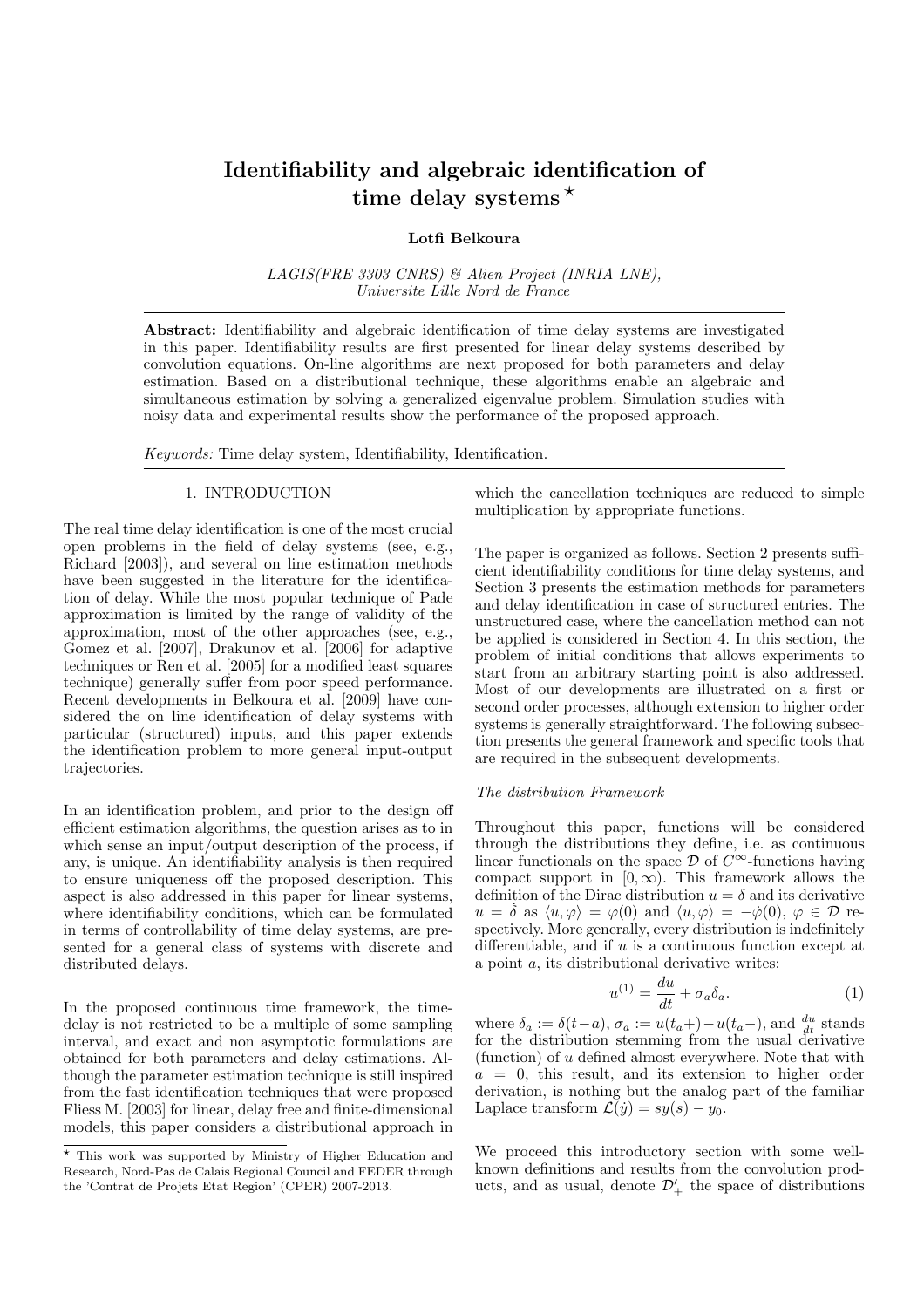with support contained in  $[0, \infty)$ . It is an algebra with respect to convolution with identity  $\delta$ . For  $u, v \in \mathcal{D}'_+$ , this product is defined as  $\langle u * v, \varphi \rangle = \langle u(x).v(y), \varphi(x + y) \rangle,$ and can be identified with the familiar convolution product  $(u * v)(t) = \int_0^\infty u(\theta)v(t - \theta)d\theta$  in case of locally bounded functions  $u$  and  $v$ . Derivation, integration and translation can also be defined from the convolutions  $\dot{u} = \dot{\delta} *$ u,  $\int u = H * u$ ,  $u(t-\tau) = \delta_{\tau} * u$ , where H is the familiar Heaviside step function. We also recall the following well known property:

$$
u(t) * v(t - \tau) = u(t - \tau) * v(t) = \delta_{\tau} * u * v.
$$
 (2)

As for the supports, one has for 
$$
u, v \in \mathcal{D}'_+
$$
:

$$
supp u * v \subset supp u + supp v,
$$
\n(3)

where the sum in the right hand side is defined by

$$
A + B = \{x + y \, ; \, x \in A, y \in B\} \tag{4}
$$

The specific need for the distributional framework also lies in its ability to cancel the singular terms simply by means of multiplication with some appropriate functions. Multiplication of two distributions (say  $\alpha$  and  $u$ ) always make sense when at least one of the two terms (say  $\alpha$ ) is a smooth function, and the cancellation procedure presented in this paper will be derived from the following general Theorem:

Theorem 1. Schwartz [1966] If u has a compact support K and is of order r (necessarily finite)<sup>1</sup>,  $\alpha u = 0$  whenever  $\alpha$ and its derivatives of order  $\leq r$  vanish on K.

Particularly, one has for the singular Dirac distributions:

$$
\alpha \, \delta_{\tau} = \alpha(\tau) \, \delta_{\tau},\tag{5}
$$

$$
\alpha \delta_{\tau}^{(r)} = 0 \qquad \forall \alpha \text{ s.t. } \alpha^{(k)}(\tau) = 0, \quad k = 0, \dots, r. \tag{6}
$$

Finally, with no danger of confusion, we shall sometimes denote  $u(s)$ ,  $s \in \mathbb{C}$ , the Laplace transform of u.

#### 2. IDENTIFIABILITY ANALYSIS

A standard approach for identification of systems implies that the structure of the system is known and the problem is in finding the values of parameters (including the delays) involved in the set of equations describing the process. The ability to ensure this objective is typically referred to as parameter identifiability. First results on identifiability for delay differential equations can be found in S. Nakagiri [1995], Lunel [1997, 2001]. However, these results are limited to the homogeneous case (no forcing term) and use a spectral approach involving infinite dimensional spectrum. The approach used in Belkoura [2005] extends the identifiability analysis to more general systems described by convolution equations of the form:

$$
R * w = 0, \qquad R = [P, -Q], \qquad w = \begin{bmatrix} y \\ u \end{bmatrix}, \qquad (7)
$$

where  $P(n \times n)$  and  $Q(n \times q)$  are matrices with entries in the space  $\mathcal{E}'$  of distributions with compact support. Equation (7) correspond to a behavioral approach of systems described by convolutional equations (see Vettori P.

[2000]). Here,  $R(s)$ , the Laplace transform of R, provides a kernel representation of the behavior  $\beta$  which consists in the set  $\tilde{w}$  of all admissible trajectories in the space of  $C^{\infty}(\mathbb{R}, \mathbb{R})$  functions, and  $\tilde{w} \in \mathcal{B} = \text{ker}_{\mathcal{E}} R(s)$ .

The concept of identifiability is based on the comparison of the original system and its associated reference model governed by  $(7)$  and in which R, P,Q and y are replaced by  $\hat{R}$ ,  $\hat{P}$ ,  $\hat{Q}$  and  $\hat{y}$  respectively. System (7) is therefore said to be identifiable if there exists a control  $u$  such that the output identity  $\hat{y} = y$  results in  $\hat{R} = R$ , which means uniqueness of the matrix coefficients as well as that of the delays.

For most practical cases, and provided a sufficiently rich input signal, identifiability of (7) reduces to

- (1) rank  $R(s) = n, s \in \mathbb{C}$ ,
- (2) conv det  $P = n$  conv R.

where  $conv R$  denote the smallest closed interval that contains the support of R (i.e. the convex hull of supp  $R$ ),  $\det P$  is the determinant with respect to the convolution product, and  $n \text{ conv } R$  stands for the sum of  $n$  terms as defined in (4). These conditions are closely linked to the property of approximate controllability in the sense that the reachable space is dense in the state space Yamamoto [1989].

The following example Belkoura [2005] shows the applicability of the previous result to systems with distributed delays. Consider the multivariable delay system

$$
\begin{aligned} \dot{x}_1(t) &= x_1(t) + \int_{-1}^0 x_2(t+\tau)d\tau\\ \dot{x}_2(t) &= x_1(t-1) + x_2(t) + \int_{-1}^0 u(t+\tau) \end{aligned} \tag{8}
$$

and denote  $\pi(t) = H(t) - H(t-1)$ , with H the Heaviside function. Here,  $\text{supp}\,\pi = [0,1]$  and some simple manipulations show that system (8) admits a kernel representation  $R * \omega = 0$  with  $\omega = (x_1, x_2, u)^T$  and

$$
R = [P, -Q] = \begin{bmatrix} \delta' - \delta & -\pi \\ -\delta_1 & \delta' - \delta \end{bmatrix} \begin{bmatrix} 0 \\ -\pi \end{bmatrix}
$$
 (9)

Clearly, conv  $R = [0, 1]$  while det  $P = \delta'' - 2\delta' + \delta - \delta_1 * \pi$ , from which one easily gets conv det  $P = [0, 2]$ , so condition (2) of is satisfied. On the other hand,

$$
R(s) = \begin{bmatrix} s-1 & -(e^{-s}-1)/s & 0\\ -e^{-s} & s-1 & -(e^{-s}-1)/s \end{bmatrix}, \quad (10)
$$

and the determinant formed by the second and third column of  $R(s)$  is nonzero for  $s \neq 0$ , and for  $s = 0$ , the first and second column of  $R(0)$  form a non singular matrix. Hence condition (1) is also satisfied and system (8) is identifiable.

In the case of distributed delays, the major limitation of the previous approach is the need of the largest delay involved in (7). In return for more restrictive models with lumped and commensurate delays of the form

$$
\dot{x}(t) = \sum_{i=0}^{r} A_i x(t - i.h) + B_i u(t - i.h), \qquad (11)
$$

a simpler identifiability result which no longer requires the assumption of an a priori known memory length is obtained in Belkoura L. [2002]. It can be expressed in terms

<sup>&</sup>lt;sup>1</sup> The order of a distribution u is the smallest integer m such that:  $\exists C > 0$  such that for any smooth function  $\varphi$ , one has  $|\langle u, \varphi \rangle| \leq$ C sup  $\|\varphi^{(i)}\|_{\infty}$  (for example,  $\delta^{(r)}$  + lower order terms is of order 0≤i≤m  $r$ ).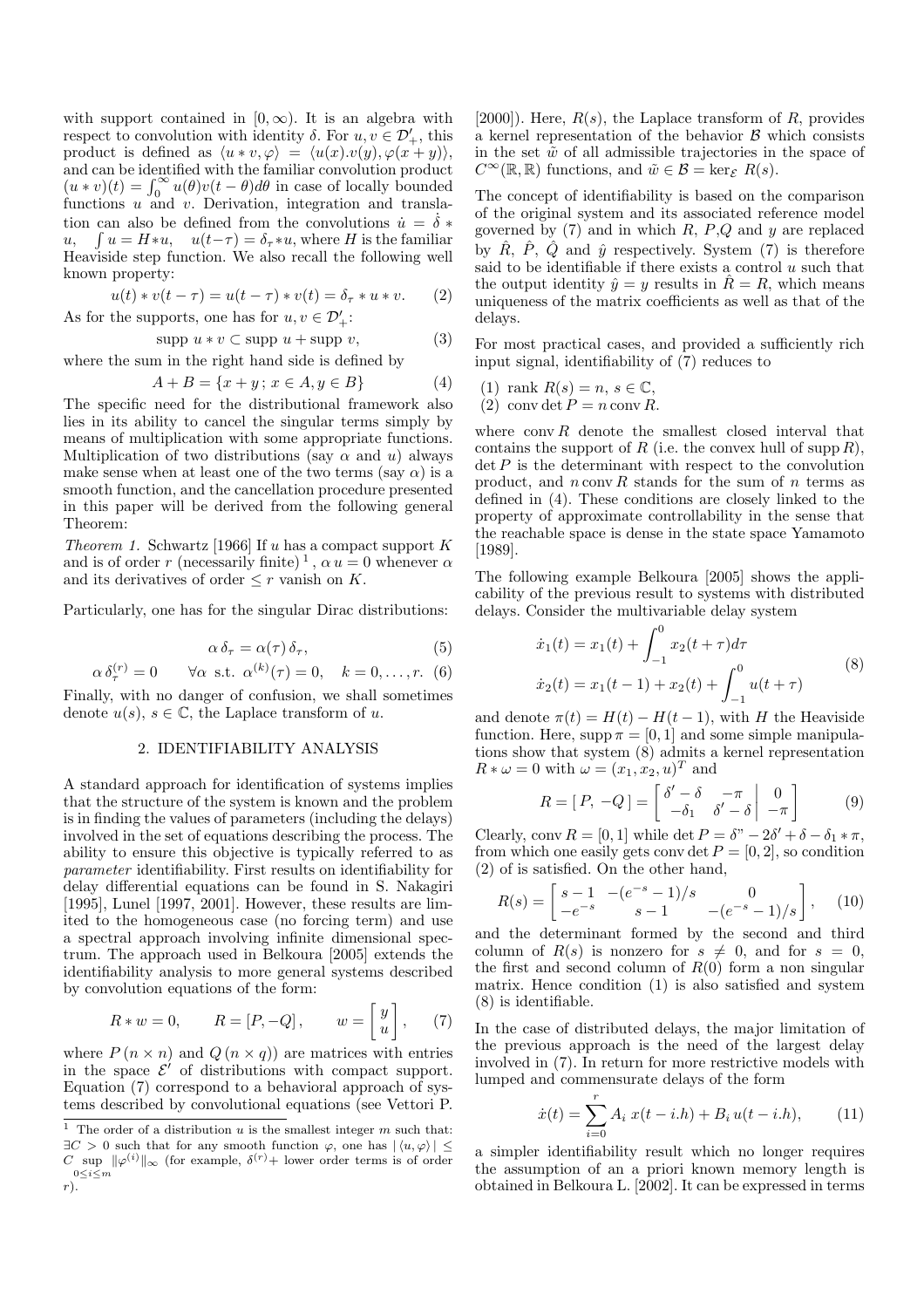of weak controllability, concept introduced in Morse [1976] for systems over rings, through the rank condition (over the ring  $R [\nabla]$ :

$$
rank [B(\nabla),...,A^{n-1}(\nabla)B(\nabla)] = n,
$$
 (12)

$$
A(\nabla) = \sum_{i=0}^{r} A_i \nabla^i, \quad B(\nabla) = \sum_{i=0}^{r} B_i \nabla^i.
$$
 (13)

Note however that all the previous results are limited to linear and time invariant models. In case of nonlinear delay systems or time dependent delays, general identifiability results are still expected.

#### 2.1 Sufficiently rich input

In identification procedures the design of a sufficiently rich input which enforces identifiability is also an important issue. Given a reference model associated to the process under study, one has to know whether equality of the outputs results in that of the transfer functions. Few results are dealing with such issue for time delay systems. In Belkoura L. [2004], Belkoura [2005] the input design is considered in the time domain rather than the frequency domain and the approaches are mainly based on the non smoothness of the input. More precisely, if

$$
\Lambda_u = \{s_0, s_1, \dots, s_L, \dots\} \tag{14}
$$

denote the singular support of  $u$  (i.e. the set of points in  $\mathbb R$ ) having no open neighborhood to which the restriction of  $u$ is a  $C^{\infty}$  function), the input is required to be sufficiently "discontinuous" in the sense that

$$
rank [U_0(D), ..., U_L(D)] = q
$$
 (15)

where the polynomial matrices  $U_l(D)$  are formed with the (possible) jump of  $u^{(k)}(t)$  for some  $k \geq 0$  at  $t = s_l$  by

$$
U_l(D) = \sum_{i=0}^k \sigma_l^{k-i} D^i,
$$
\n(16)

$$
\sigma_l^{k-i} = u^{(k-i)}(s_l + 0) - u^{(k-i)}(s_l - 0). \tag{17}
$$

On the other hand, "the discontinuity points"  $s_0, s_1, \ldots$ should be sufficiently spaced in the general case of distributed delays, although for lumped delays, this constraint (which may constitute a serious drawback in situations where on line procedures are used) can be relaxed using commensurability considerations. The simplest example consists of a piece-wise constant  $\mathbb{R}^q$ -valued function with appropriate discontinuities, although inputs of class  $\mathcal{C}^r$  for an arbitrary finite integer r can be formed.

While the identifiability analysis of this section is developed for complex systems with possibly distributed delay, most of the subsequent identification algorithms are performed on simple linear and non linear examples for which the present study turn out to be either straightforward or non applicable. The algebraic identification procedures presented in the next sections clearly separate the case of structured entries (that can be annihilated by means of simple algebraic manipulations) from the unstructured ones.

#### 3. ALGEBRAIC IDENTIFICATION: THE STRUCTURED CASE

#### 3.1 Structured signals and their annihilation

Structured entries have been introduced (see e.g. Fliess M. [2003]) to refer to entities (mainly perturbations) that can be annihilated by means of simple multiplications and derivations. A simple example consists for instance in a load perturbation, modeled by a Heaviside function  $\xi(t) = H(t)$ , and for which one easily obtains, in the time and operational domain respectively:

$$
t \times \frac{d\xi}{dt} = 0, \quad \frac{d}{ds}s\xi(s) = 0.
$$
 (18)

This aspect is generalized in the Schwartz's Theorem of the introductory Section, and the identification procedure is based on the idea that unknown terms to be identified and contained in a structured term can be recovered by the above cancellation procedure. This approach is illustrated in the following subsections for a simulation and an experimental case respectively.

#### 3.2 Application to a single delay identification

Consider a first order nonlinear system subject to a delayed step input  $u(t) = H(t-\tau)$ . Such systems, where the delays only appear in the control variables, are most common in practice and this simple example emphasizes that linearity w.r.t. input-outputs is not required.

$$
\dot{y} + a y^2 = y_0 \,\delta + b \, H(t - \tau),\tag{19}
$$

where a, b, and  $\tau$  are constant parameters. Note that in the distribution sense, the initial condition term occurs as an impulsive term. The coefficient  $a$  is assumed to be known, and first order derivation results in equation (20) which may be canceled, for instance, and by virtue of Schwartz'sTheorem by the polynomial  $\alpha = t^3 - \tau t^2$ , yielding:

$$
\ddot{y} + a\dot{z} = y_0 \dot{\delta} + \gamma_0 \delta + b \delta_\tau, \tag{20}
$$

$$
(t3 - \tau t2)(\ddot{y} + a\dot{z}) = 0,
$$
\n(21)

where for ease of notation we have denoted  $z = y^2$ . As an equality of distributions, equation (21) does not make sense for any  $t$  (otherwise we would get from  $(21)$ )  $t = \tau$ ). However, integration of (21) results in an equality of functions from which the delay becomes available. To ensure causality,  $k > 2$  integrations can be used, yielding an explicit and non asymptotic formula of the delay:

$$
\tau = \frac{\int^{(k)} t^3(\ddot{y} + a\,\dot{z})}{\int^{(k)} t^2(\ddot{y} + a\,\dot{z})}, \qquad t > \tau,
$$
\n(22)

where the symbol  $\int^{(k)}$  stands for iterated integration of order  $k$ . Note that the integration by part, illustrated in the partial realization scheme of Figure 1 avoid any derivative in the estimation algorithms.

Since from (5),  $t^q(\ddot{y} + a\dot{z})$ ,  $q = 2, 3$  have their support reduced to  $\{\tau\}$ , both numerator and denominator of (22) are with support within  $(\tau, \infty)$ , so the delay is clearly not identifiable for  $t < \tau$ . Nevertheless, the delay estimation may be achieved in a small time interval  $(\tau, \tau + \epsilon)$ .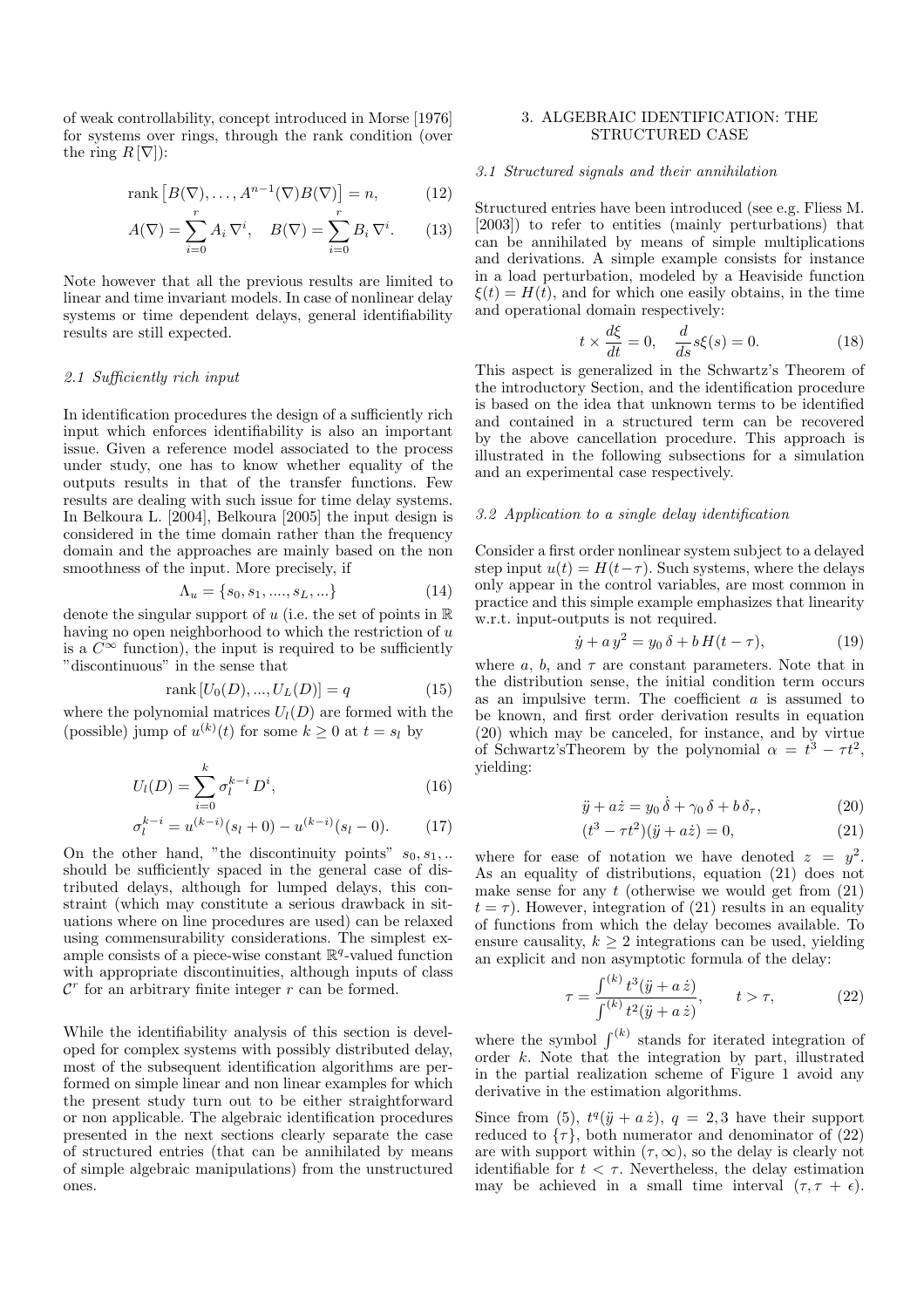

Fig. 1. Realization scheme of  $\int^{(k)} t^2$  $k > 2$ .

Simulation results in a noisy context are depicted in Figure 2, with  $k = 4$  integrations, and

 $(y(0), a, \tau) = (0.3, 2.5, 0.5).$ 

In addition to causality requirements, the choice of more than 2 integrations has been used to obtain an additional filtering effect which attenuates the noise from the measurement y.



Fig. 2. Trajectory of (19) and delay identification.

#### 3.3 Application to a simultaneous parameters and delay identification: Experimental example

In this section, experiments are carried out on a Feedback process PT37 100. This process consists of heating the air flowing in a tube to the desired temperature level. The physical principle which governs the behavior of the this process is the balance of heat energy. The response of the sensor to a change in the heater power is moreover affected by a pure delay, which depends on the velocity of the process and the distance between the point of change and the sensor. In an open loop configuration, the behavior is approximated by a linear system with delayed input. The process is subject to a step input, and a second order model with both unknown parameters and delay is used to describe it.

$$
G(s) = \frac{Ke^{-\tau s}}{a_2 s^2 + a_1 s + 1},\tag{23}
$$

The candidate function chosen for the annihilation of the structured part is the complex and bounded function  $\alpha =$  $(1 - \lambda e^{-j\omega t})$ , with the unknown to be found  $\lambda = e^{j\omega \tau} \in \mathbb{C}$ , and tunable frequency  $\omega$ . More explicitly, denoting  $e =$  $e^{-j\omega t}$ , a derivation of the differential equation derived from

(23), followed by the multiplication by  $\alpha$  result respectively in:

$$
a_2y^{(3)} + a_1y^{(2)} + y^{(1)} = K\delta_\tau,\tag{24}
$$

$$
(1 - \lambda e) (a_2 y^{(3)} + a_1 y^{(2)} + y^{(1)}) = 0.
$$
 (25)

We shall focus on the identification of the coefficients  $\{\lambda, a_2, a_1\}$ , and provided a sufficiently large period  $2\pi/\omega$ , the delay is deduced from the unique argument  $\tau =$  $\arg(\lambda)/\omega$ . Due to the terms  $\lambda a_i$ ,  $i = 1, 2, (25)$  is not linear w.r.t. the unknown coefficients, but may be written in the following form:

$$
[(y^{(3)}, \cdots, y^{(1)}) - \lambda(ey^{(3)}, \cdots, ey^{(1)})] \begin{pmatrix} a_2 \\ a_1 \\ 1 \end{pmatrix} = 0.
$$
 (26)

As in the previous section, successive integrations transform the equality of singular distributions of (25) into one of continuous functions. Denoting  $\Theta = (a_2, a_1, 1)^T$  the (normalized) vector of parameters, the specific structure of (26) leads to following generalized eigenvalue problem for possibly non square pencils:

$$
(A - \lambda B)\Theta = 0,\t(27)
$$

where, using a Matlab-like notation, the entries of the  $m \times 3$ trajectory-dependent matrices A and B are given by

$$
A(i,:) = \int^{(i+2)} (y^{(3)}, \cdots, y^{(1)}), \quad i = 1, \ldots, m,
$$
  

$$
B(i,:) = \int^{(i+2)} (ey^{(3)}, \cdots, ey^{(1)}) \quad i = 1, \ldots, m.
$$
 (28)

The implementation of  $A(i, j)$  and  $B(i, j)$  is performed according to the integration by parts formulas. Therefore, the identification problem has been transformed into the eigenvalue problem  $(27)$  in which, at each t, the unknown delay  $\tau = \arg(\lambda)/\omega$  is derived from one eigenvalue, while the parameters  $a_1, a_2$  are obtained from the corresponding normalized eigenvector. Solving (27) in a noisy context and in the non-square case (i.e. by considering  $m >$ 3 lines for A and B) is generally not an easy task, since (27) "has the awkward feature that most matrices have no eigenvalues at all, whilst for those that do, an infinitesimal perturbation will in general remove them" Wright and Trefethen [2002]. A possible approach can be based on the pseudo-spectra analysis which consists in introducing the  $\epsilon$ −pseudospectra of (27) (see e.g Wright and Trefethen [2002] and the references therein). However, this approach is not appropriate for on-line perspectives, and we adopt here a simpler technique, based on the a priori stationarity assumption of the unknown parameters. More precisely, the selected parameters correspond to the eigenpair  $(\lambda_i, \Theta_i)$  of the square pencil (27) that minimizes the norm  $\|(A + \lambda_i B)\Theta_i\|$  of the rectangular pencil (i.e. for  $m > 3$ ).

As in the single delay estimation problem of the previous section, it can be easily shown that matrices A and B are continuous matrix functions with support within  $(\tau,\infty)$ , which means that the delay and parameters are not identifiable for  $t < \tau$ . Moreover, and although the approach is non asymptotic, this continuity can make the estimation problem sensitive to noise and neglected dynamics in the vicinity of  $\tau$ . Unlike noise-free contexts or reduced order identification problems such as the delay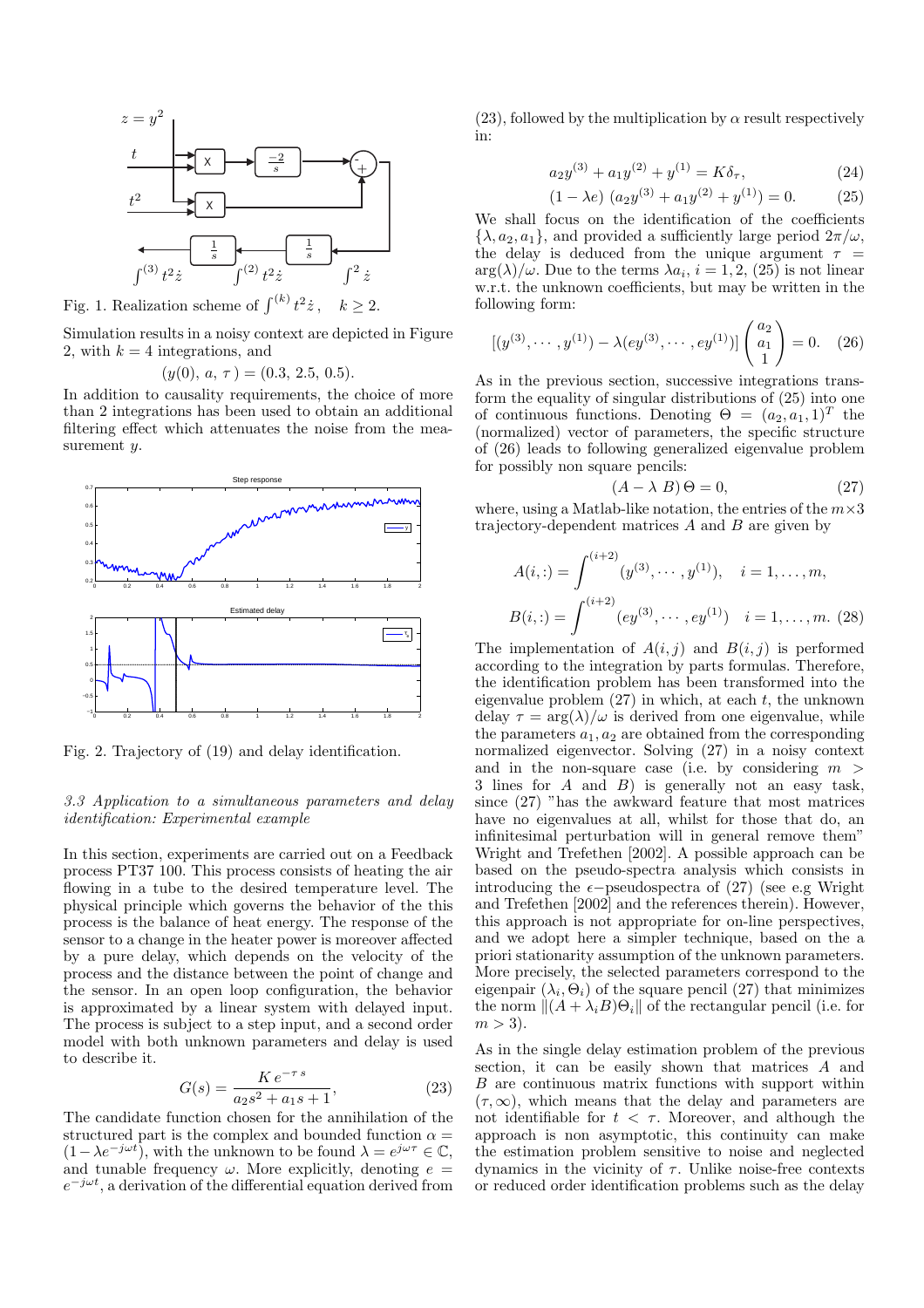estimation in the previous section, it is clear a minimum amount of trajectories information is required here to obtain a consistent and relevant eigenvalue problem.

Figure 3 (top) shows the experimental response as well as the simulated trajectories based on the identified delay and parameters (bottom). Although the convergence algorithm is clear, the time history of the identified parameters reflects a singularity of the eigenvalue problem in the vicinity of  $t = 0.8s$ . The implementation of (28) was converted to discrete-time, assuming a sampling period of 50 msec, and resolution of (27) has been made using the polyeig function of the Matlab software. Taking into



Fig. 3. Experimental and simulated trajectories (top). Estimated delay and parameters (bottom)

account the static gain  $K$  estimated by other means, the identified second order model for the process reads:

$$
G_1(s) \approx \frac{0.84 \, e^{-0.13 \, s}}{0.09 \, s^2 + 0.55 \, s + 1}.\tag{29}
$$

#### 4. ALGEBRAIC IDENTIFICATION: THE UNSTRUCTURED CASE

When facing arbitrary inputs, the above annihilation procedure no longer applies, but algebraic estimation results can be still obtained by mean of an approach combining multiplication an cross convolution, as described below. Provided the system is initially at rest (null initial condition), state delay may also be identified.

#### 4.1 The cross convolution approach

We first focus on a single delay identification regardless of any process dynamics. When considered on the whole real line, a delay between two functions  $a(t)$  and  $b(t)$  reads as in (30) and leads to (31) once multiplied by any deviated known function  $\alpha(t-\tau)$ .

$$
a(t) = b(t - \tau), \tag{30}
$$

$$
\alpha(t - \tau)a(t) = (\alpha b)(t - \tau). \tag{31}
$$

Using (2), a convolution product derived from these two relations results in equation (33) with no deviated argument in the original functions  $\alpha$  and  $\beta$ .

$$
[\alpha(t - \tau)a(t)] * b(t - \tau) = a(t) * (\alpha b)(t - \tau), (32)
$$

$$
\Rightarrow [\alpha(t-\tau)a(t)] * b(t) = a(t) * (\alpha b)(t). \tag{33}
$$

If the adopted function  $\alpha(t - \tau)$  admits an expansion separating its arguments t and  $\tau$ , i.e.:

$$
\alpha(t-\tau) = \sum_{i \text{ finite}} \lambda_i(t)\mu_i(\tau),\tag{34}
$$

for some known functions  $\lambda$  and  $\mu$ , then an algebraic relation is obtained allowing a non asymptotic and explicit delay formulation, as illustrated in the simple following examples:

$$
\alpha(t) = t \Rightarrow \tau = \frac{ta * b - a * tb}{b * a} \tag{35}
$$

$$
\alpha(t) = e^{\gamma t} \Rightarrow e^{\gamma \tau} = \frac{b * e^{\gamma t} a}{a * e^{\gamma t} b}
$$
 (36)

Provided the involved convolution products are well defined, this delay formula holds for all nonzero values of their denominators. More precisely, if the signal b consists in measurements on  $(0, \infty)$ , then supp  $a \subset (\tau, \infty)$  and hence, by virtue of (3), both numerator and denominator of (35) and (36) have their support within  $(\tau, \infty)$ . Therefore, the delay is not identifiable for  $t < \tau$ . However, as in the finite dimensional case (see, e.g., Fliess and Sira-Ramirez  $[2007]$ , the input signal b being used in this algebraic approach does not necessarily exhibit the classical persistency of excitation" requirement. Although a local loss of identifiability may occur due to the zero crossing of the denominator, only non trivial trajectories are required.

Once again, when facing derivatives, one of the nice features of multiplication by polynomial or exponential functions lies in the ability to use simple integration by parts formulas to avoid any derivation in the identification algorithm. The next paragraph illustrates the time lag identification for the delayed integrator:

#### 4.2 Application to a delay identification

Consider the following linear first order process with delayed input:

$$
\dot{y} + y = k u(t - \tau),\tag{37}
$$

which correspond to the formulation (30) with  $a = \dot{y} + y$ and  $b = ku$ . In order to avoid multiplications by unbounded functions (polynomials), and hence the amplification of noise and neglected dynamics, a decaying exponential functions is considered and equation (36) reads:

$$
\lambda = \frac{u * e^{\gamma t} (\dot{y} + y)}{(\dot{y} + y) * e^{\gamma t} u}
$$
\n(38)

where we have denoted  $\lambda = e^{-\gamma \tau}$  for some tunable positive parameter  $\gamma$ . Note that the static gain value k is not required nor identified. Denoting  $e(t) = e^{-\gamma t}$  and taking into account the integration by parts formula,  $\int e\dot{y} = ey +$  $\gamma \int ey$ , on gets:

$$
\lambda = \frac{ey * u + (1 + \gamma) \int (ey * u)}{eu * y + \int eu * y},
$$
\n(39)

while the delay is obtained from  $\tau = \log(\lambda)/\gamma$ . For this simple example, and since only a constant delay has to be identified, an additional step considering the integral of the square of equation (39) (*i.e.*  $\int (39)^2$ ) avoids the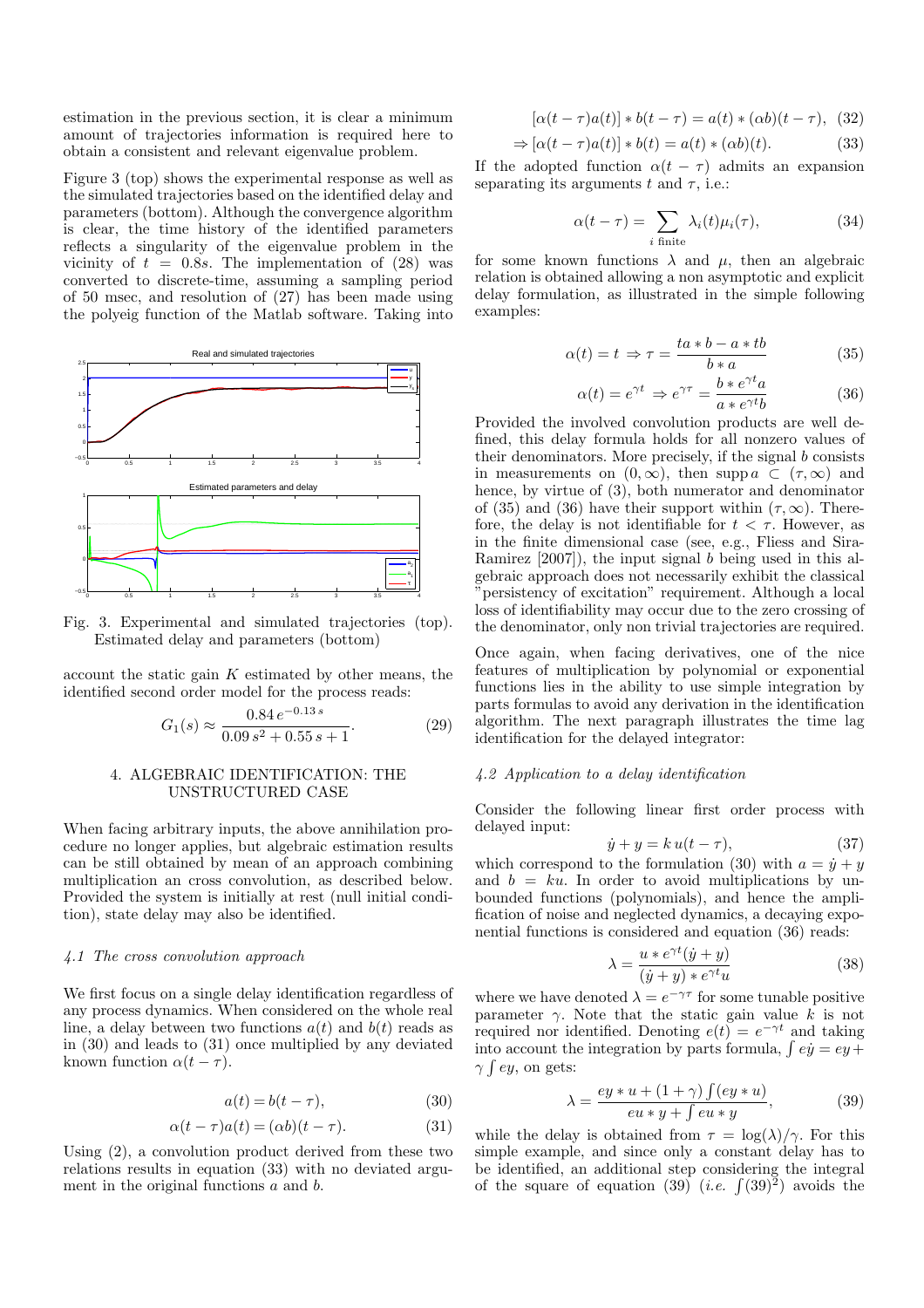possible singularities resulting from the zero crossing of the denominator  $eu * y$ . This finally results in the delay estimation:

$$
\lambda = \left[ \frac{\int_0^t \left[ u * ey + \gamma \int_0^\theta (u * ey) \right]^2 d\theta}{\int_0^t \left[ eu * y + \int_0^\theta (eu * y) \right]^2 d\theta} \right]^{\frac{1}{2}}.
$$
 (40)

A simulation result with noisy data is depicted in Figure 4, for an input  $u(t) = \sin(t) \cdot (0.2 + \sin(0.2t))$ ,  $\gamma = 0.2$ , and a delay  $\tau = 0.3 s$ . The simulation step size has been fixed to 0.05 s, and the integrals involved in the convolutions have been approximated by simple sums.



Fig. 4. Trajectories and estimated delay of Eq.(37).

#### 4.3 Experimental results (continued)

The above delay estimation procedure is considered in this section for signals a and b describing heating process of Section 3.3. The system is governed by:

$$
\sum a_i y^{(i)}(t) = K u(t - \tau), \tag{41}
$$

whose left and right hand sides can be identified with the functions  $a$  and  $b$  of the previous section (equation 30) as:

$$
a = \sum a_i y^{(i)}, \qquad b = K\varepsilon. \tag{42}
$$

The exponential function  $\alpha(t) = e^{-\gamma t}$ , with  $\gamma > 0$  is adopted for the multiplication step, leading to a reformulation of equation (33) as:

$$
\lambda \sum a_i [u * (e^{-\gamma t} y^{(i)})] = \sum a_i [y^{(i)} * (e^{-\gamma t} u)], \quad (43)
$$

where the unknown delay to be identified is contained in the new unknown term  $\lambda = e^{-\gamma \tau}$ . Note that the process gain K has been removed by this procedure and will not be estimated. Clearly, equation (43) is non causal and non linear with respect to the delay and parameters  $a_i$ . The use of successive filters  $h_i(s)$  of relative degree  $> 2$ allow one the one hand, to ensure causal relations from (43) and on the other hand, to obtain enough equations for a simultaneous estimation of both parameters and delay. Recalling  $\Theta = (a_2, a_1, 1)^T$  the (normalized) vector of parameters, this results in the following estimation problem:

$$
(V - \lambda W)\Theta = 0,\t\t(44)
$$

$$
V_{ij} = s^i h_j(s) [y * e^{-\gamma t} u](s), \qquad (45)
$$

$$
W_{ij} = (s + \gamma)^i h_j(s) [e^{-\gamma t} y * u](s), \qquad (46)
$$

where the realization of each term of the filtering of equation (43), avoiding any measurement's derivative, is based on the familiar property of Laplace transform,  $\mathcal{L}[e^{\gamma t}f(t)](s) = F(s-\gamma)$ . In the available data  $V_{ij}$  and  $W_{ij}$ , the notation  $[a * b](s)$  emphasizes the measurement based convolution products subject to the filtering procedure. It is worth noticing that in case of a structured input  $u$ admitting a simple operational description (for instance a step  $u(s)=1/s$ , the realization of the entries of V and W reduces to simple filtering of y and  $e^{-\gamma t}y$  as:

$$
V_{ij} = v_{ij}(s)y(s), \qquad v_{ij}(s) = s^i h_j(s)u(s+\gamma),
$$
  
\n
$$
W_{ij} = w_{ij}(s)y(s+\gamma), \quad w_{ij}(s) = (s+\gamma)^i h_j(s)u(s)
$$

Figure 5 shows the convergence of the estimated parameters in case of a step input, where we adopted simple integrations for the filters (i.e.  $h_i(s) = 1/s^{i+2}$ ). Taking into account the static gain  $K$  estimated by other means, we recover closed results compared to the transfer function (29) estimated in Section 3.3:

$$
G_2(s) \approx \frac{0.84 \, e^{-0.136 \, s}}{0.1 \, s^2 + 0.55 \, s + 1}.\tag{47}
$$



Fig. 5. Estimated delay and parameters of the heat process

4.4 Systems with general delayed input or state and  $arbitrary'initial conditions$ 

In a general case where measurements start from non zero rest position, equation (30) must be modified in order to take into account the initial condition term. Unlike ordinary differential equations, such an initial term is infinite dimensional. In the distribution framework, the exact expression is obtained via a truncation mapping (one can refer to Yamamoto [1989] for more details). To illustrate this result, the simple case  $\dot{y} = k \varepsilon(t - \tau)$ , where  $\varepsilon = y_c - y$  and  $y_c$  is a given reference trajectory is rewritten:

$$
\dot{y} = \varepsilon(t - \tau) + \psi_0,\tag{48}
$$

$$
\psi_0 = y(0)\delta + \varepsilon(\theta), \quad \theta \in (-\tau, 0), \tag{49}
$$

and we recover here the "real initial datum"  $\psi_0$  consisting in an element of  $\mathbb{R} \times L^2(0, h : \mathbb{R})$  as one can find in A. Bensoussan and Mitter [1992].

In this context, neither the annihilation procedure nor the cross convolutions approach can be applied unless some approximations are done. In the first case, one can consider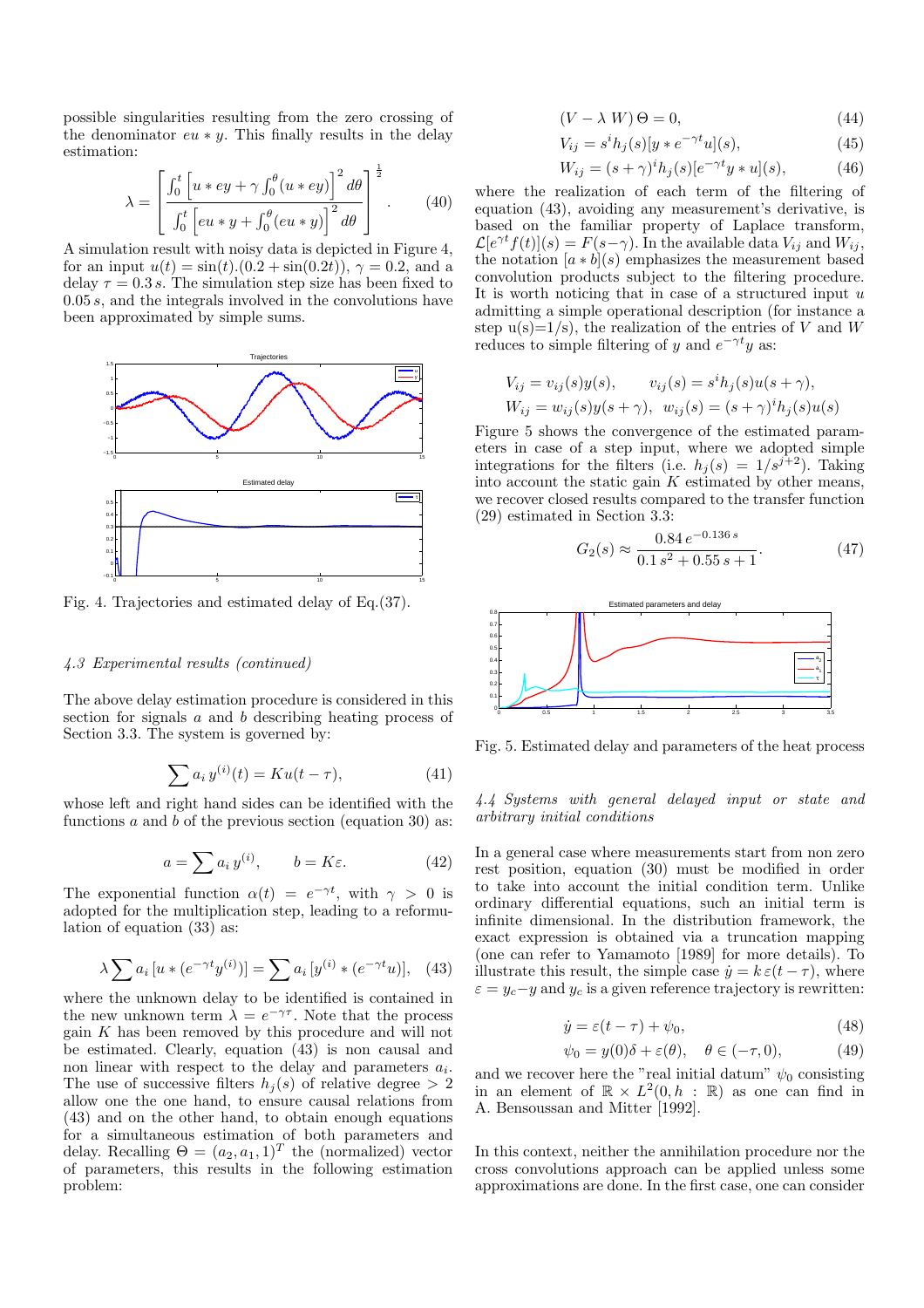a polynomial approximation of the initial condition term and use the annihilation procedure of Section 3.1 to cancel such an unknown term. In the second case, and even if  $\psi_0$  consists in a compact support function, the unknown additional terms involved in the cross convolution are not compact supported nor vanishing. One can therefore consider the annihilation of this IC term by means of a premultiplication of (48) by an "almost zero" function on the interval  $(0, \tau)$  as shown in Belkoura et al. [2007]. The rest of this section is devoted to an alternative convolution based approach one can find in Belkoura et al. [2008]. Let us consider the delayed integrator rewritten as:

$$
\dot{y} = ku(t - \tau) + \psi_0. \tag{50}
$$

Let us assume that we are given an upper bound  $\bar{\tau}$  of the unknown delay, and consider  $T > \overline{\tau}$  and a smooth function  $\alpha$  such that

$$
supp \alpha \subset (\bar{\tau}, T - \bar{\tau}) \subset (0, T). \tag{51}
$$

Typically,  $\alpha$  may be viewed as an element of the test functions used in the distribution framework and one has for an arbitrary integer p, supp  $\alpha^{(p)} * \psi_0 \subset (0, T + \tau)$ , so that for  $t > T + \tau$ , one can write from (50):

$$
\int_0^T \alpha^{(p+1)} * y = k \int_0^T \alpha^{(p)} (\bullet - \tau) * u. \tag{52}
$$

In the next step, the shifted candidate function  $\alpha$  and its derivatives are replaced by their Fourier series approximations of order  $n$ , yielding

$$
\alpha(\theta) \approx \sum_{q=-n}^{n} c_q e^{j \, q \omega \theta},\tag{53}
$$

$$
\alpha^{(p)}(\theta - \tau) \approx \sum_{q=-n}^{n} \lambda^{q} c_{p,q} e^{j \, q\omega \theta},\tag{54}
$$

where we have denoted  $c_{p,q} = (jq\omega)^p c_q$ ,  $\omega = 2\pi/T$ , and the unknown delay dependent coefficient  $\lambda = e^{-j\omega\tau}$ . Using these approximations in  $(52)$  for different p, we end up with the following generalized eigenvalue formulation,

$$
\sum_{q=-n}^{n} A_q \lambda^q \begin{pmatrix} k \\ 1 \end{pmatrix} = 0, \tag{55}
$$

$$
A_{q,q\neq 0} = \begin{pmatrix} b_{q,0} & 0 \\ \cdots & \cdots \\ b_{q,n_p} & 0 \end{pmatrix}, A_0 = \begin{pmatrix} b_{0,0} & -a_0 \\ \cdots & \cdots \\ b_{0,n_p} & -a_{n_p} \end{pmatrix},
$$

$$
a_p(y) = \int_0^T \alpha^{(p+1)}(\theta)y(t-\theta)d\theta,
$$

$$
b_{q,p}(u) = \int_0^T c_{p,q}e^{j\ q\omega\theta}u(t-\theta)d\theta.
$$

A simulation result is shown in Figure 6, where the sliding window size T has been fixed to  $5s$ ,  $n = 3$  and a choice of  $\alpha$  fixed to  $\alpha = \sin^6(\omega t/2)$  on the interval  $(0, T)$ , with the a priori assumption  $T = 5 \gg \tau$ . Note that a good estimation is obtained for  $t < T$ , and the small and local deviations one can observe result from the specific trajectories for which the eigenvalue problem (55) becomes nearly singular. It is worth noticing that compared to Pade based approaches, the ability to identify from bounded sets  $(t, t - T)$  of measurements make it possible to extend the parameters estimations to non stationary cases with slowly time varying coefficients. In Figure 7, these estimations are shown for the delayed integrator with slowly time varying gain  $k(t) = 2(1 + .2 \sin(.03t))$  and delay  $\tau(t) = 0.3(1 (0.8 \sin(.06t) \cos(.01t)).$ 



Fig. 6. Candidate function  $\alpha$ , trajectories and estimated parameters  $k, \tau$  of Eq. (48).



Fig. 7. Trajectories and estimated parameters  $k(t)$ ,  $\tau(t)$  of Eq. (48) in case of slowly time varying coefficients.

#### 5. CONCLUSION

We have presented sufficient conditions for the identifiability of a general class of systems described by convolution equations. More specifically, for delay differential systems, it is shown how the identifiability property can be formulated in terms of approximate controllability or weak controllability, depending on the available models.

The second part of this paper has presented an algebraic method for the identification of delay systems based on both structured inputs and arbitrary input-output trajectories. The ability of identification on bounded sets of measurements also allows us to extend the estimation problem to slowly time varying parameters and delay. Extensions to the identification in the multivariable and multidelay cases, rigorous proofs for non stationary processes, a well as a deeper study of the eigenvalue problem singularities are open problems under investigation.

#### REFERENCES

- A. Bensoussan, G. Da Prato, M.D. and Mitter, S. (1992). Representation and control of infinite dimensionnal systems, Vol. I. Birkäuser, Boston.
- Belkoura, L. (2005). Identifiability of systems described by convolution equations. Automatica, 41, 505–512.
- Belkoura, L., Richard, J.P., and Fliess, M. (2007). Real time identification of delay systems. IFAC Workshop on